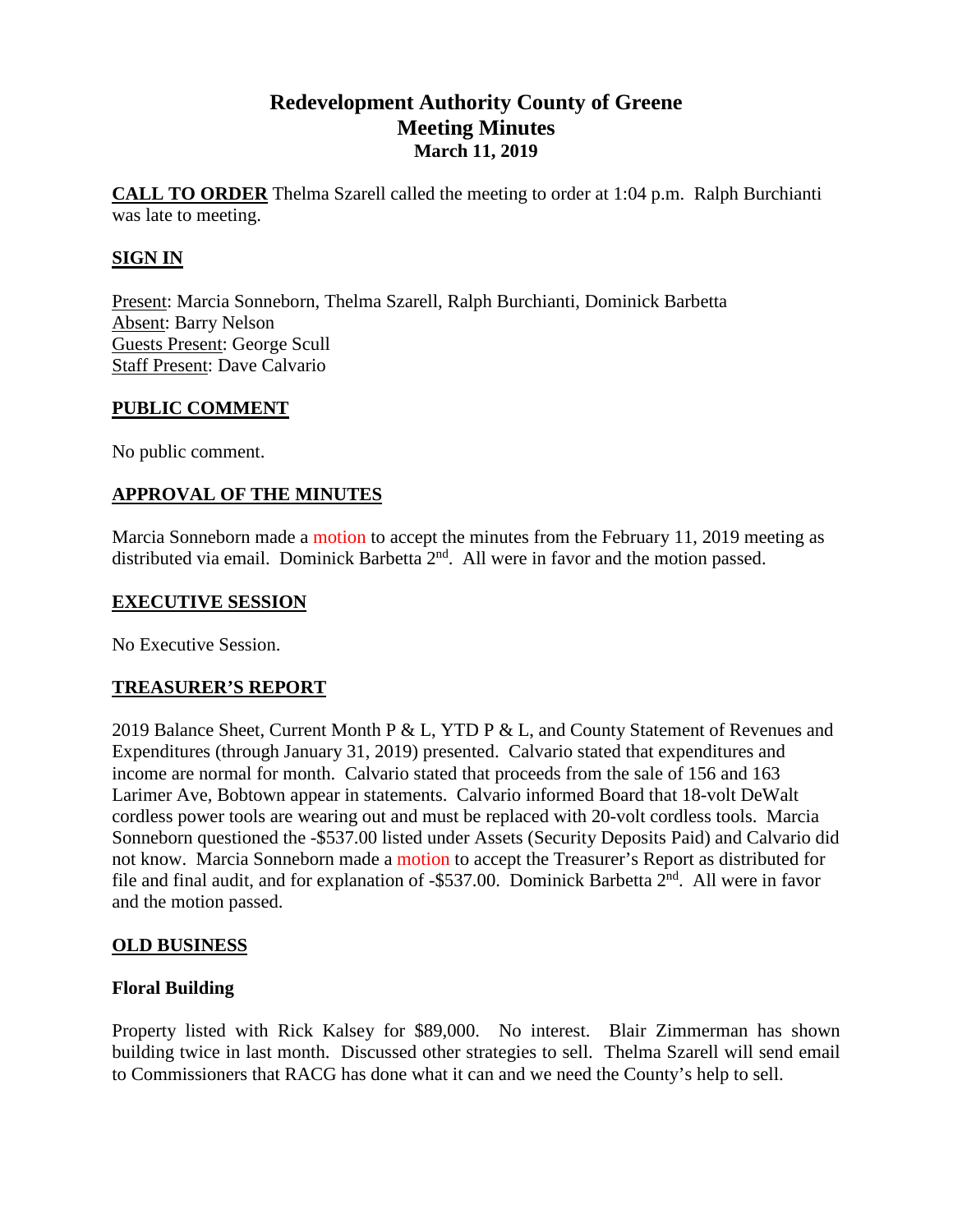#### **Homes for Sale**

126 Fairview Avenue, Jefferson, \$108,000. 73 Dalzell Avenue, Bobtown, \$59,900 (offer received). Rogersville duplex, \$165,000 each.

### **Nazer St. Remediation and Stabilization Update**

Greene County Habitat for Humanity \$75,000 PHARE Grant: Construction is progressing, hanging drywall. \$19,273.56 paid thus far to Habitat. Second request for payment received March 5, 2019.

Budget modification request was submitted to PHARE to reallocate \$75,000 grant from Habitat to Clarksville (Pitt Gas) for rehabilitation, demolition, and community stabilization. No word on approval from PHARE on modification request. Calvario has been in contact with Clay Lambert regarding request.

#### **Old Rogersville School Development**

Units are complete. Met with Keith Herrington to sign realtor contract. Keith Herrington suggested we provide a 1-year warrant on each home for \$500. After discussion, consensus was to decline warranty. Hughes Corporation provides 1-year warranty on workmanship which started November 1, 2018. Manufacturer warranty comes with each item installed. Sitting on other lots.

#### **HOA for Rogersville Town Homes**

Reviewed draft of declarations from Colin Fitch for Homeowners Association. After discussion, Ralph Burchianti made a motion to seek more specificity from Colin Fitch on Article IV and what is assessed, and to set the monthly fee at \$50 which would include lawn care, one annual landscape and ownership of the common sewer line located on the property. Marcia Sonneborn 2<sup>nd</sup>. All were in favor and the motion passed.

#### **1:51 P.M., RALPH BURCHIANTI TOOK OVER AS CHAIR FOR REMAINDER OF MEETING**

#### **Howard Contracting Lawsuit**

Calvario sent responses to follow-up interrogatories to Colin Fitch. Colin was hospitalized recently and Fitch's office asked for a 10-day extension.

#### **Land Bank Law**

SB 667 Land Bank law. Unable to locate anyone with expertise from PSATS with new law. Calvario will contact Erie regarding Land Bank they just adopted.

#### **Strategy on ½ Duplexes in Nemacolin Not Purchased at Judicial Sale**

\$50.00 offer placed in Tax Claim to purchase 190 March Avenue, Nemacolin.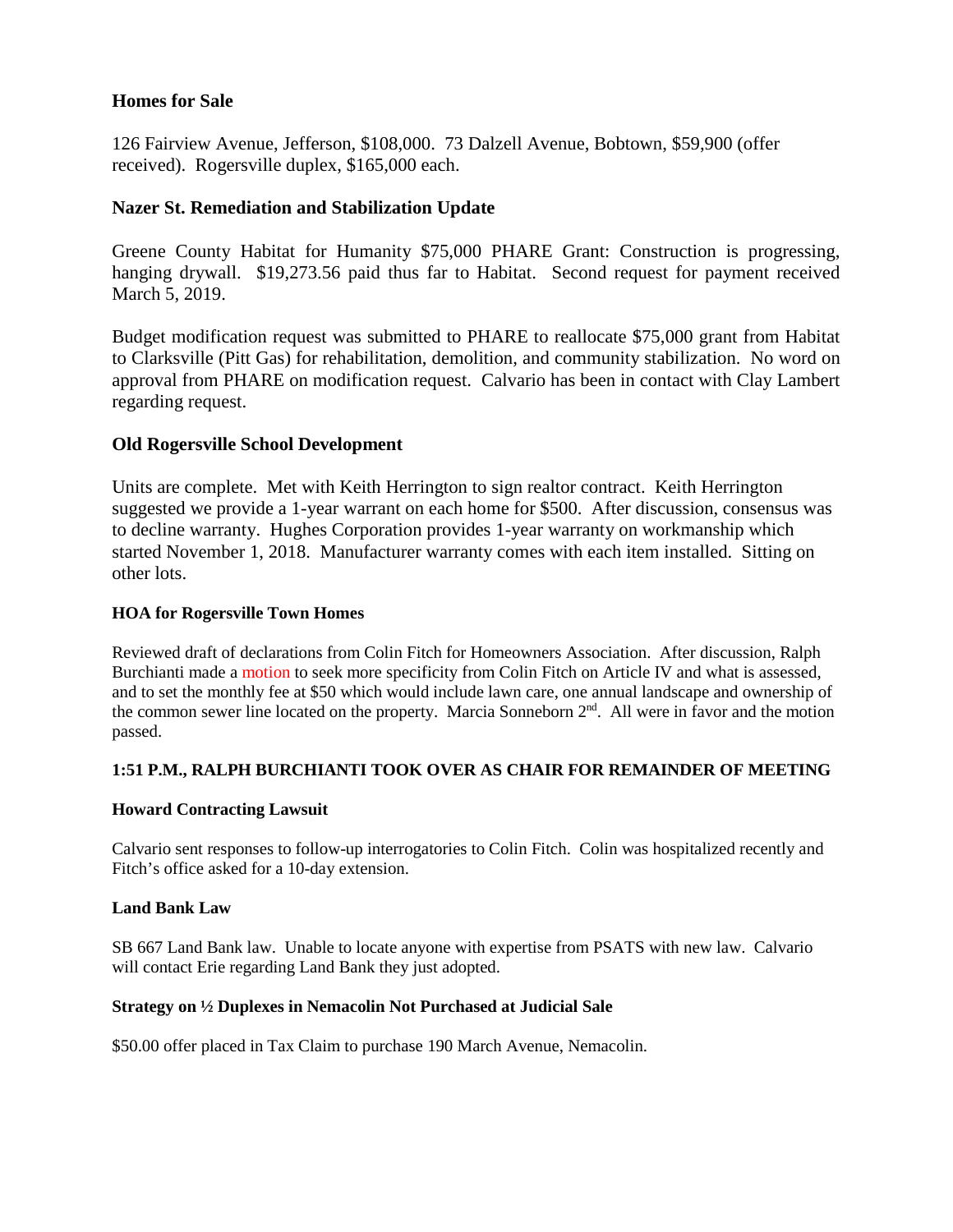#### **NEW BUSINESS**

- 1. 145 Fairview Avenue, Jefferson was being rented to Larry and Ruth Barnhart since July 2017. They have purchased a home in Jefferson and are terminating lease effective around end of March. Will inspect and return security deposit. RACG installed new electric stove and the Barnhart's brought their own refrigerator. Barnhart's replaced refrigerator in December 2018 and would like RACG to purchase refrigerator for \$500. Board decided to allow Calvario to decide on purchase price of refrigerator once he and Salisbury look at it. Discussed selling home outright or initiating a Land Installment Purchase Contract. No decision reached on selling or initiating a Land Contract.
- 2. Due to inventory of homes to rehab, exploring how RACG can work with Threshold Housing to rehab homes in Crucible with DCED NAP tax credit (must run through 501c3). USDA Rural Development self-help rehab program might be an option.
- 3. 295 5th Avenue, Crucible is home purchased at October 2018 Judicial Sale and occupied by Tim Guesman. In conversation with Tim, he would like to make repairs to home and purchase it from RACG. Calvario reported electrician looked at home recently and needs complete rewire.
- 4. 214 2nd Avenue, Crucible is home purchased at October 2018 Judicial Sale. Home looked vacant. Found out that Gladys Perry and five other individuals are living in home. Salisbury and Calvario were scheduled to inspect inside of home on three occasions. Perry cancelled or did not show each time. Working with Township to inspect home now that it is not owner occupied. Water will be turned off since RACG will not sign as guarantor of bill. Letter from SWPA distributed.
- 5. Calvario distributed a picture of and discussed purchasing 323 Fifth Avenue, Crucible from Tim Brozik. After discussion, Thelma Szarell made a motion to purchase 323 Fifth Avenue, Crucible for \$5,000. Marcia Sonneborn  $2<sup>nd</sup>$ . All were in favor and the motion passed.
- 6. Discussed 127 School Street, Clarksville. Melissa Beabout, has been under a LIPC since April 2017. She was to secure a mortgage by April 1, 2018, then it was extended to April 1, 2019. Emails from Blueprints on Melissa were distributed. Szarell and Calvario met with Beabout and Szarell gave summary of meeting. Letter from Beabout distributed. After discussion, Marcia Sonneborn made a motion to extend LIPC and be mortgage ready by December 31, 2019. Thelma Szarell 2<sup>nd</sup>. All were in favor and the motion passed.
- 7. Calvario stated that Fallon Black and Shayne Krause who rent 363 Nazer Street, Waynesburg informed him they would be moving out of home by mid-April. They have purchased another home to accommodate their growing family. After they move out, Salisbury and Calvario will inspect home.
- 8. Received offer of \$56,000 with 6% seller assist on 73 Dalzell Avenue, Bobtown. Calvario stated that we have approximately \$48,000 in project. After discussion, Dominick Barbetta made a motion to accept offer of \$56,000 with 6% seller assist. Thelma Szarell  $2<sup>nd</sup>$ . All were in favor and the motion passed.

#### **DIRECTOR'S REPORT**

- 1. Discussed possibly renting 126 Fairview Avenue, Jefferson. Home was finished in March 2018. Little interest in home. Someone below annual income of \$27,600 would meet PHARE 2014 grant guideline of 50% and help us meet our numbers. Ira and Elizabeth Rogers are not interested in home due to price and other outstanding bills they have. Calvario will try to identify individual(s) for home.
- 2. Finances. Need to sell houses/LIPCs. Five LIPCs are in place (252 Cherry Alley, 1880 Jefferson Rd, 127 School St, 133 Bowlby, 333 Steele Hill Rd); rental of 145 Fairview Ave, Jefferson (rental will end March 31, 2019); 363 Nazer St, Waynesburg (rental will end April 30, 2019); 295 5th Ave, Crucible; plus garage in Clarksville (GI Town).